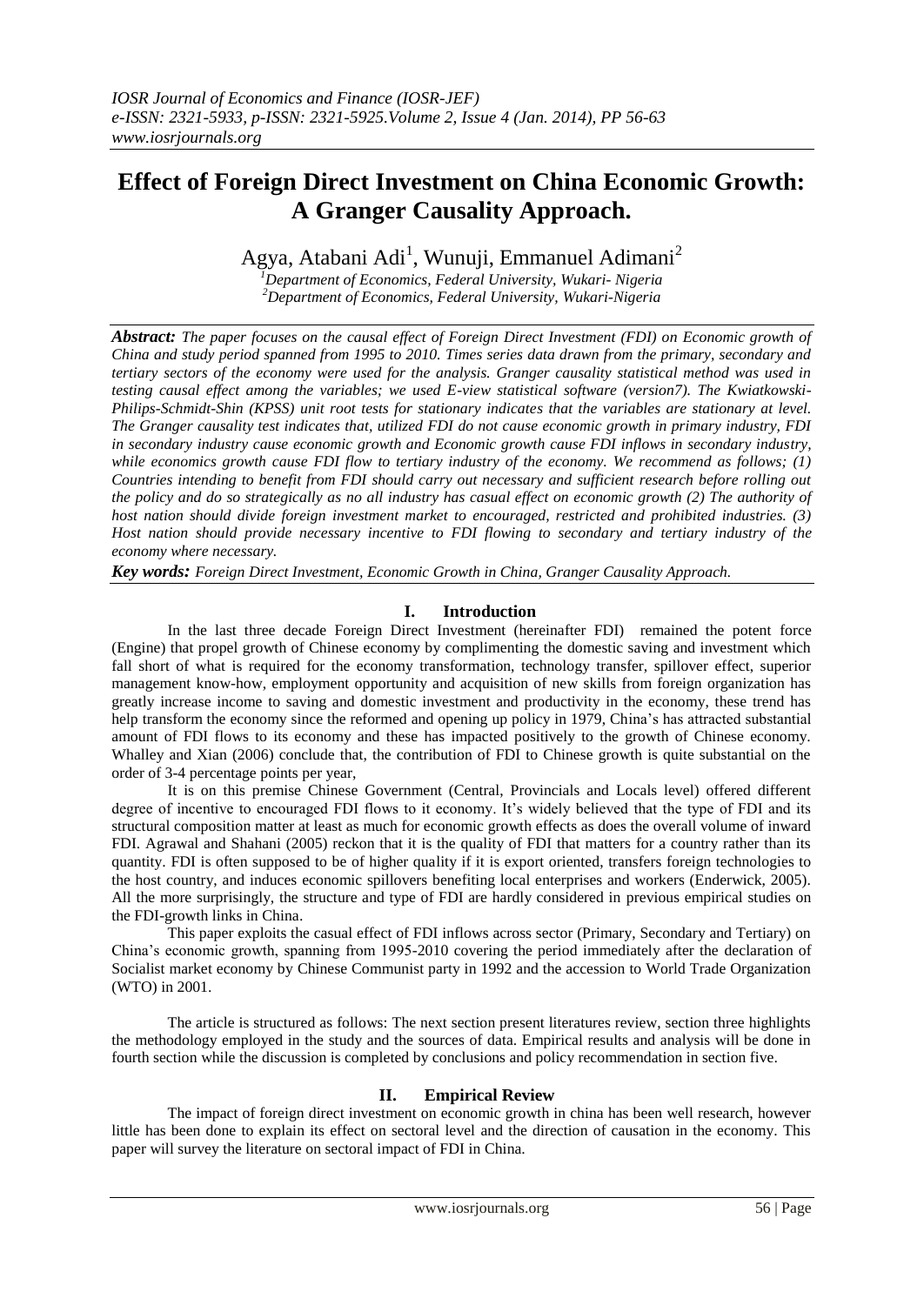# *Effect Of Foreign Direct Investment On China Economic Growth: A Granger Causality Approach.*

Tam, Vu and Ilan (2006) **s**how that, effect is not equally distributed across economic sectors. FDI only has a consistently positive effect on growth in the manufacturing sector; its effect on other sectors is usually statistically insignificant, in some cases even negative. Chang and Zhang (1995) examine the growth effect of FDI in China, use data for selected cities and provinces during the 1979-1991 periods. They regressed the log of GNP on FDI and found a positive growth effect. John and Xian (2006) assumed that, the marginal revenue per FDI dollar is equalized across aggregate sectors of the economy (agriculture, manufacturing, and services). Nadia (2006) used a sample of 60 countries analyzed sector (Manufacturing and service) specific effect of FDI on growth by dividing the countries into income level, and found a positive effect on growth in manufacturing and negative effect in service sector. Zhang (2001) uses data from 1984 to 1998 for 28 provinces and finds that, generally, FDI has positive effect on economic growth in China through its interaction with human capital. Jiang and Masaru (2010) used latest data from 30 industries in Jiangxi Province People Republic of China; the impact of FDI has a bias on industries. It concentrated in only several sectors. Both the interconnection and the induced capacity are high in those sectors. Wen (2003) shows that, FDI only has positive effects on economic growth in China's coastal provinces, which have more open policies toward foreign investors than the inland provinces by separating the Chinese economy into an FDI and a non-FDI sector. Edward and Erika (2001) used D-G&H to analyzed growth effect of FDI in Chinese provinces and found that total factor productivity growth in coastal province is strong while weak evidence of growth effect exists in Northwestern province. Whalley and Xian (2006) conclude that, the contribution of FDI to Chinese growth is quite substantial (on the order of 3-4 percentage points per year). James and Kam (2006) state that, FDI strongly promote income growth at national and provincial levels.

Nicole and Sandra (2006) analyzed the growth performance of FDI on Chinese cities with data of 1990-2002 using GMM and found a positive effect of growth from FDI in these cities. Huang (2003) uses the augmented Solow-Swan model of Mankiw, Romer and Weil (1992) data from provinces of China over the reform period 1978-2003, finds that FDI has a positive and statistically significant impact on economic growth as theory predicts and the augmented Solow-Swan model provides an excellent fit of the data. Lo (2004) examined the role of FDI in Economic development of China with broader literature and found the followings: First, that FDI tends to promote the improvement in allocative efficiency, while having a negative impact on productive efficiency. Second, insofar as FDI does promote overall productivity growth, this tends to be a matter of cumulative causation rather than one of single-direction causation. Third, in the context of a comparative analysis of two distinctive regional models, that the economic impact of FDI tends to be more favourable in the inward-looking, capital-deepening pattern.

In an empirical research, Wanda and Harm (2003) suggests that FDI has raised total factors productivity growth in china by 2.5 percentage points per year during the 1990s. Again, this effect was found to be strongest in provinces that have received most FDI. Thus, in sum, FDI has contributed nearly 2 percentage point of potential gross domestic product growth for China. Fung, Hitomi and Sarah (2002) state that: "There is a positive correlation between investments by Foreign invested enterprises and GDP growth at both national level and provincial level and increasing FDI inflow has been an important part of China's growth". (Chandana and Peter, 2006: p29), FDI is not a panacea for economic growth and employment creation (Christopher 2007:p26). Samuel (2009) observed that, FDI contributes to economic development of host country in two main ways; augmentation of domestic capital and enhancement of efficiency through the transfer of new technology, marketing and managerial skills, innovation and best practices and secondly; FDI has both benefits and costs and its impact is determined by the country specific conditions such as policy environment, ability to diversify, level of absorption capacity, targeting of FDI and linkages between FDI and domestic investment. FDI is the main engine of growth in Guandong Province and that the growth effect is divergent in this region (Lo 2005,p53),

All these works has been able to show positive effect of FDI in different region across china but none of these papers analyze the effect of FDI by distinguishing direct investment by industry and the direction of causal effect, hence the need for this work to bring to fold a new insight into importance of FDI on economic growth of host nation.

## **III. Methodology**

## **3.1. Model Specification**

## **3.1.1 Granger causality**

Granger causality tests are conducted to determine whether the current and lagged values of one variable affect another. One implication of Granger representation theorem is that if two variables, say  $X_t$  and  $Y_t$ are co-integrated and each is individually I(1), then either  $X_t$  must Granger-cause  $Y_t$  or  $Y_t$  must Granger-cause X<sub>t</sub>. This causality of co-integrated variables is captured in Vector Error Correction Model (VECM). The long and short-run parameters are separated. In the present study linear combinations of non-stationary variables are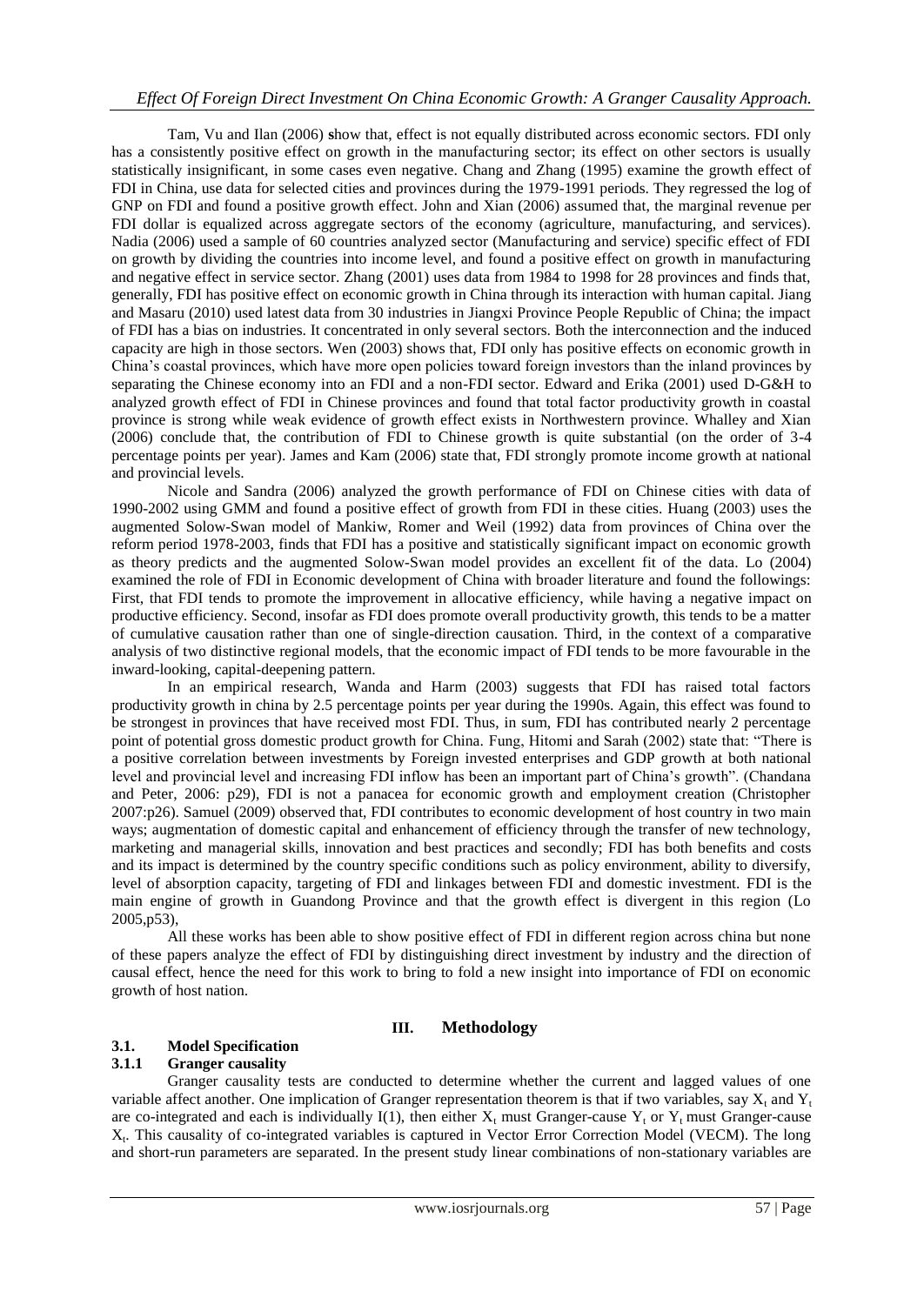not found stationary, that is, the variables are not co-integrated. In absence of co-integration the unrestricted VAR in first difference is estimated, (Omoke and Ugwuanyi, 2010).

Granger causality is normally tested in the context of linear regression models. This can be stated as follow:

$$
Y_{(t)} = \sum_{j=1}^{p} A_{11j} Y_{(t)11}(t-j) + \sum_{j=1}^{p} A_{12j} FDI_{tpri}(t-j) + \sum_{j=1}^{p} A_{13j} FDI_{tsec}(t-j) + \sum_{j=1}^{p} A_{14j} FDI_{tter}(t-j) + E_{1}
$$
  
(t).................(1)

$$
\text{FDI}_{\text{tpri}} = \sum_{j=1}^{p} A_{21j} Y_{(t)21} (t-j) + \sum_{j=1}^{p} A_{22j} \text{FDI}_{\text{tpri}}(t-j) + \sum_{j=1}^{p} A_{23j} \text{FDI}_{\text{tsec}}(t-j) + \sum_{j=1}^{p} A_{24j} \text{FDI}_{\text{tter}}(t-j) + E_{1}(t)
$$

$$
\text{FDI}_{\text{tsec}} = \sum_{j=1}^{p} A_{31j} Y_{(t)31}(t-j) + \sum_{j=1}^{p} A_{32j} \text{FDI}_{\text{tpri}}(t-j) + \sum_{j=1}^{p} A_{33j} \text{FDI}_{\text{tsec}}(t-j) + \sum_{j=1}^{p} A_{34j} \text{FDI}_{\text{tter}}(t-j) + E_{1}(t)
$$

$$
). \dots . \dots . \dots . . (3)
$$

$$
FDI_{tter} = \sum_{j=1}^{p} A_{41j} Y_{(t)41}(t-j) + \sum_{j=1}^{p} A_{42j} FDI_{tpri}(t-j) + \sum_{j=1}^{p} A_{43j} FDI_{tsec}(t-j) + \sum_{j=1}^{p} A_{44j} FDI_{tter}(t-j) + E_1(t)
$$

)……………...(4)

where *p* is the maximum number of lagged observations included in the model (the model order), the matrix *A* contains the coefficients of the model (i.e., the contributions of each lagged observation to the predicted values of  $Y_{(t)}$ ,  $FDI_{\text{tpre}}$ ,  $FDI_{\text{tsec}}$  and  $FDI_{\text{tter}}$ ,  $E_1$ ,  $E_2$ ,  $E_3$ , and  $E_4$  are residuals (prediction errors) for each time series. If the variance of  $E_1$  or  $(E_2, E_3$  and  $E_4$ ) is reduced by the inclusion of the Y<sub>(t)</sub> *or [FDI*<sub>tpri</sub>, *FDI*<sub>tsec</sub>,  $FDI_{\text{tter}}$ ] terms in the first (or second through fourth) equation, then it is said that  $Y_{(t)}$  *or [FDI*<sub>tori</sub>, *FDI*<sub>tsec</sub>, *FDI*<sub>tter</sub>] Granger-(G)-causes  $Y_{(t)}$  *or [FDI<sub>tpri</sub>, FDI<sub>tsec</sub>, FDI<sub>tter</sub>]. Other words,*  $Y_{(t)}$  *G-causes FDI<sub>tpri</sub>, FDI<sub>tsec</sub>, FDI<sub>tter</sub> if the* coefficients in *A*<sup>12</sup> are jointly significantly different from zero. This can be tested by performing an F-test of the null hypothesis that  $A_{12} = 0$ , given assumptions of [covariance](http://www.scholarpedia.org/article/Covariance) stationarity on  $Y_{(t)}$ , FDI<sub>tpri</sub>, FDI<sub>tsec</sub>, and FDI<sub>tter</sub>. The magnitude of a G-causality interaction can be estimated by the logarithm of the corresponding F-statistic (Geweke 1982). Note that model selection criteria, such as the [Bayesian](http://www.scholarpedia.org/article/Bayesian_statistics) Information Criterion (BIC, (Schwartz 1978)) or the Akaike Information Criterion (AIC, (Akaike 1974)), can be used to determine the appropriate model order *p*. (Seth 2007).

#### **3.2. Description of Data and Source**

The data used in this work are yearly actual utilized FDI in 21 sectors of China's economy and the data are then group into three industries namely Primary, secondary and tertiary industry according to the national industrial classification of china and all data are in tenths of millions US Dollars and the GDP is real Gross domestic product in US Dollar, data are annual time series data, the value are transformed to log forms.

## **IV. Result and Discussion**

**4.1. Stationary (Unit Root) Tests Summary** Table 4.1

| <b>Variable</b>           | LFDI. | $\mathbf{LFDI}_{\text{tori}}$ | $\mathbf{LFDI}_{\text{tsec}}$ | $\mathbf{LFDI}_{\text{tter}}$ |
|---------------------------|-------|-------------------------------|-------------------------------|-------------------------------|
| <b>KPSS</b>               | 0.153 | 0.153                         | 0.125                         | 0.145                         |
| <b>Critical Value</b> (*) | 0.216 | 0.216                         | 0.216                         | 0.216                         |
| <b>Result</b>             | I(0)  | I(0)                          | I(0)                          | I(0)                          |

Table 4.1 shows the result of unit root test of all the variables used in this work. The Result implies that all the variable are stationary at level as the KPSS test is smaller than the critical value at 1%, The overall conclusion is that we are dealing with a set of I(0) variables which, by definition, yields a long-run co-integrating vector. The estimated model is therefore suitable to perform our analysis on the medium-run Contribution of the exogenous variables to economic growth movements.

#### **4.2. Granger Causality Test**

Analyzing how the inflows of FDI would cause economic growth, we would like to know whether changes in FDI variable will have an impact on changes on the economic growth variable. The granger causality test assumes that the information relevant to the prediction of the respective variables is contained in the time series data on these variables. Since the variable as shown in the unit root test are stable at level, we would proceed with the analysis using the variables at level.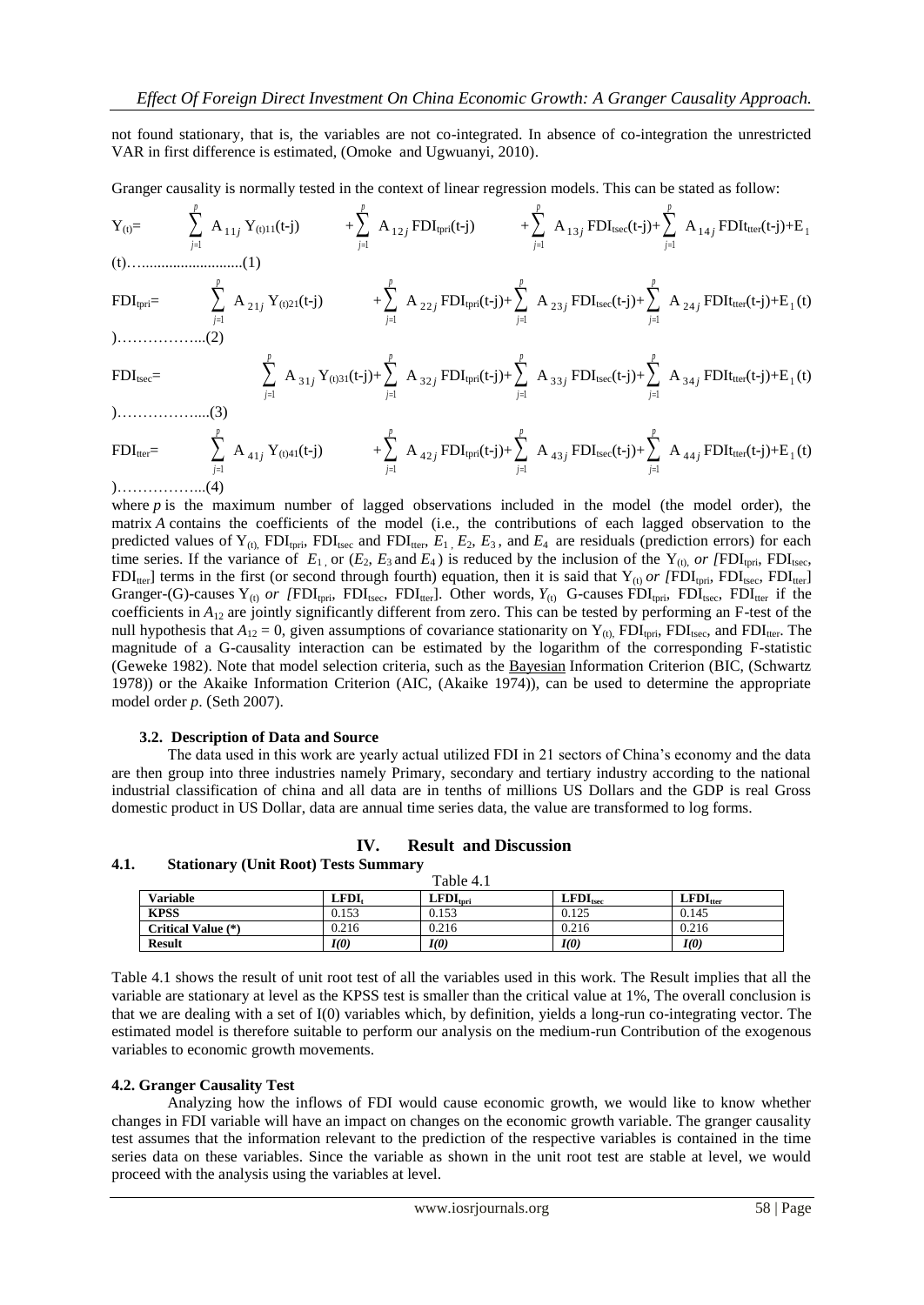| Tuote 1121 Oranger causant, test result |            |                     |        |                 |
|-----------------------------------------|------------|---------------------|--------|-----------------|
| <b>Null Hypothesis:</b>                 | <b>Obs</b> | <b>F-Statistics</b> | Prob   | <b>Decision</b> |
| LnPri does not granger cause LnRGDP     | 14         | 0.35967             | 0.5608 | Do not reject   |
| LnRGDP does not granger cause LnPri     |            | 3.98328             | 0.0713 | Do not reject   |
| LnSec does not granger cause LnRGDP     | 14         | 0.14958             | 0.0063 | Reject          |
| LnRGDP does not granger cause LnSec     |            | 7.64192             | 0.0184 | Reject          |
| LnTer does not granger cause LnRGDP     | 14         | 1.21115             | 0.2946 | Do not reject   |
| LnRGDP does not granger cause LnTer     |            | 5.50915             | 0.0387 | Reject          |

Table 4.2. Granger causality test result

## **(Summary result of equation 1-4)**

Table 4.2, shows that using the Granger causality test, from the first equation there is no casual effect running there is no causal effect running both ways between the FDI in primary industry to Real GDP growth and from Real GDP to FDI in primary industry of the economy, implying that neither causality is running form FDI in primary industry to Real GDP (LnPri $\rightarrow$ LnRGDP or LnRGDP  $\rightarrow$ LnPri) this means that FDI in Primary Industry does not cause RGDP growth nor RGDP cause FDI in primary industry. This result is consistent with Lipsy, (2002) and UNCTAD (2001).

The second equation shows that causality is running bi-directionally from both FDI in secondary industry to Real GDP and from RGDP to FDI in primary industry of the economy (LnSec  $\leftrightarrow$ RGDP), implying that FDI in secondary industry cause growth of RGDP and also RGDP cause increase in FDI in secondary industry of the economy, which means FDI in secondary lead to economic growth and as the economic growth FDI utilization in secondary industry increase too. Our result agreed with Laura, (2003) and Nadia (2006).

And in the third equation causality is running from RGDP to Tertiary industry of the economy  $(LnRGDP \rightarrow LnTER)$  it then means that RGDP cause FDI in tertiary industry which implies that FDI flows into tertiary industry as a result of growth of the economy rather than the other way run as asserted by many people. This finding is in tune with the findings of Kashava (2008) and Jiang and Masaru (2010).

## **V. Conclusion**

The study focuses on causal effect of FDI on economic growth of China, granger causality test and KPSS stationarity test was employed in the empirical analysis. Prior to the granger causality test a Stationarity test was carried out using Kwiatkowski-Phillips-Schmidt-Shin (KPSS), the variables was found to be stationary at level.

The Pairwise Granger Causality was carried out to determine the direction of Causality among the variables, at least in the short run. The Granger Causality test indicates no relationship exist between FDI in the primary industry and economic growth, implying that FDI in primary industry does not granger cause economic growth and economic growth does not granger cause FDI in the primary industry of the economy.

Furthermore, in the secondary industry there exist a bi-directional relationship between FDI in secondary sector and economic growth, imply that FDI in the secondary industry granger cause economic growth and as the economic growth FDI in secondary industry also increase too. And in the Tertiary industry there is a unilateral relationship from economic growth to FDI in this industry, implying that economic growth cause FDI in tertiary industry of the economy.

## **5.1 Policy Recommendation**

Based on our findings we recommend as follows; (1) Countries intending to benefit from FDI should carry out necessary and sufficient research before rolling out the policy and do so strategically as no all industry has casual effect on economic growth, (2) The authority of host nation should divide foreign investment market to encouraged, restricted and prohibited industries. (3) Countries should provide necessary incentive to FDI flowing to secondary and tertiary industry of the economy where necessary.

#### **References**

- [1]. Agrawal, R., and Shahani, R.(2005). Foreign Investment in India: Issues and Implications for Globalisation. In: C. Tisdell (ed.), Globalisation and World Economic Policies: Effects and Policy Responses of Nations and their Groupings. New Delhi (Serials Publ.): . 644-658.
- [2]. Anil, S. (2007) Scholarpedia, 2(7):1667[. http://www.scholarpedia.](http://www.scholarpedia/) org/Article//User:Anil\_Seth.
- [3]. Chandana, C.& Peter. N.( 2006) Economic Reforms, Foreign Direct Investment and its Economic Effects in India, The Kiel Institute for the World Economy Duesternbrooker Weg 120, 24105 Kiel Germany, Kiel Working Paper No. 1272.
- [4]. Christopher, E. (2007) The FDI employment link in a globalizing world: The case of Argentina, Brazil and Mexico, Employment Analysis Unit, Employment Strategy Department, Employment Strategy Papers.
- [5]. Enderwick, P. (2005). Attracting "Desirable" FDI: Theory and Evidence. *Transnational corporations 14 (2): 93-119.*
- [6]. Edward, M., G. and Erika W. (2001), foreign direct investment in china: Effects on Growth and Economic Performance, Institute for International Economics: To appear in Achieving High Growth: Experience of Transitional Economies in East Asia, Peter Drysdale, editor, Oxford University Press.
- [7]. Fung, K.C., Hitomi, I., and Sarah, T. (2002). Foreign Direct Investment in China: Policy, Trend and Impact, Paper prepared for an international conference on China's Economy in the 21st Century.
- [8]. Granger, C.W.J. (1988). Some Recent Developments in a Concept of Causality. *Journal of Econometrics 39, 199-211.*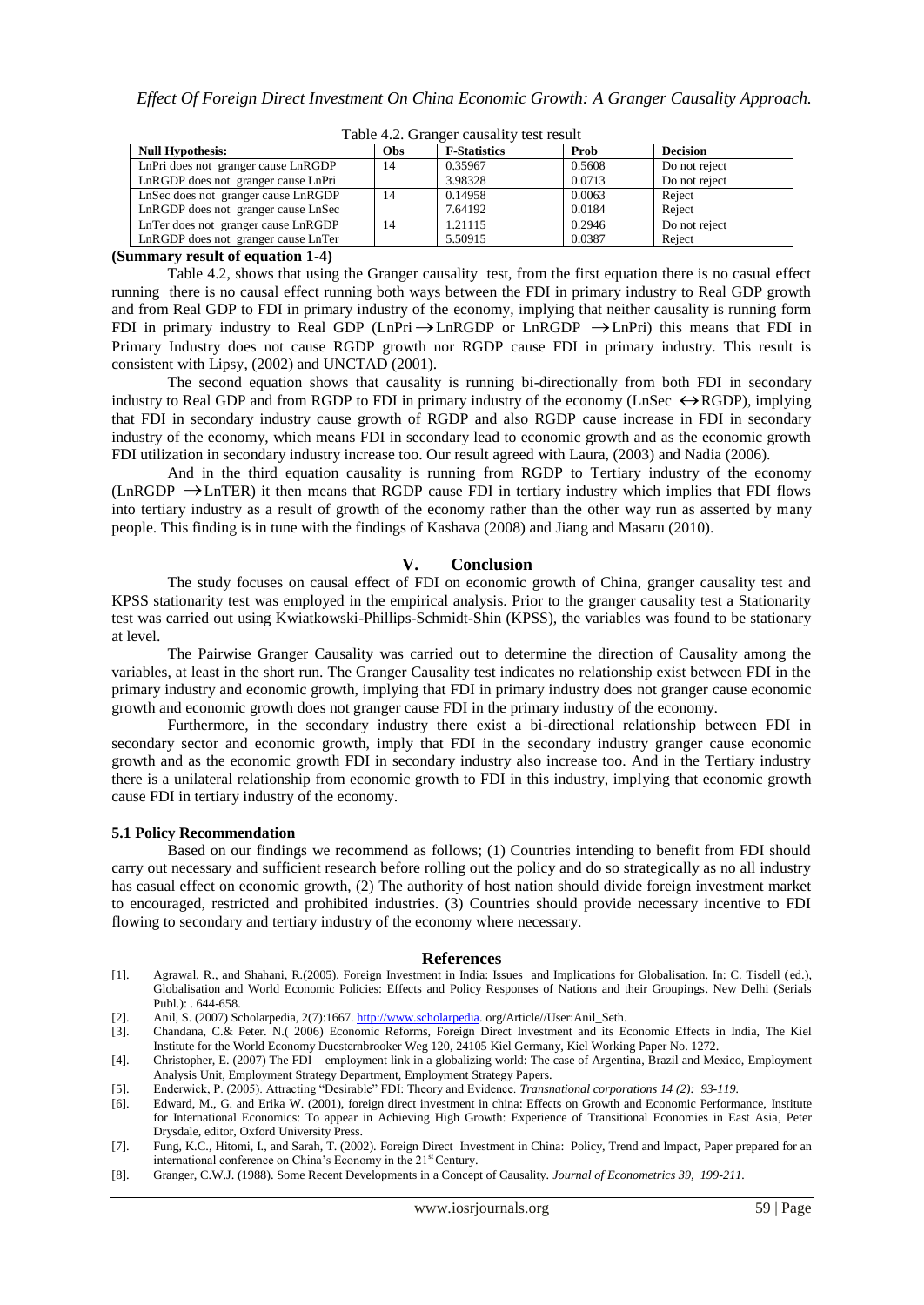- [9]. Granger, C.W.J., and Weiss, A, A. (1983). Time Series Analysis of Error Correction Models. In: S. Karlin, T. Amemiya and L.A. Goodman (eds.), Studies in Econometrics: Time Series and Multivariate Statistics. New York (Academic Press): 255-278.
- [10]. Huang, S. (2003) Foreign Direct Investment and Regional Growth in China, Economics and Finance, and CEDI, Brunel University.
- [11]. James, L. and Kam, K. Tang (2006) China's FDI-income growth nexus, The 17<sup>th</sup> Annual Conference of the Association for Chinese Economic Studies (Australia) to be at Victoria University, Melboume July 20-21, JEL Classification F21, F52.
- [12]. Jiang, J. and Masaru, L. (2010) How does FDI affect the regional Economic growth in China? Evidence from sub-regions and industries of the Jiangxi Province, P.R. China, IDEC, Hiroshima University Discussion Paper.
- [13]. John, W., and Xian, X. (2006). China's FDI and Non-FDI Economies and the Sustainability of Future High Chinese Growth, National Bureau of Economic Research Working Paper No. 12249 JEL No. F43, O40.
- [14]. Keshava S. R. ( 2008) The effect of FDI on India and Chinese Economy; *A comparative analysis*, Faculty, Post Graduate Department of Economics, Bangalore University, Bangalore-56005.
- [15]. Lo W., L. (2005) Foreign Investment in Guangdong: Effects on Economic Growth and Regional
- Distribution Determinants, Hong Kong Baptist University.
- [16]. Laura A. (2003). Foreign Direct Investment and Growth: Does the Sector Matter, Harvard Business School, 12249.
- [17]. Lipsey, R. E. (2002). Home and Host Country Effects of FDI. National Bureau for Economic Research, Working Paper No. 92939. [18]. Nadia, D. (2006) Does the worldwide shift of FDI from manufacturing to services accele Nadia, D. (2006) Does the worldwide shift of FDI from manufacturing to services accelerate economic growth- a GMM estimation study. The Graduate Center, CUNY JEL. F2, F21, F43.
- [19]. Nicole, M. and Sandra, P. (2006) FDI impact on growth: spatial evidence from China, JEL Codes: E1, O1, O5, R1.
- [20]. Omoke P. C. and Ugwuanyi C. U. (2010) Export, Domestic Demand and Economic Growth in Nigeria: Granger Causality Analysis, *European Journal of Social Sciences –* Vol.13,No. 2. 211-218
- [21]. Samuel A. (2009) Can foreign direct investment (FDI) help to promote growth in Africa?, Ghana Institute of Management and Public Administration P. O. Box AH 50, Achimota, Ghana.
- [22]. Tam B., Vu B. G., and Ilan, N. (2006)**.** Is foreign direct investment good for growth? evidence from sectoral analysis of china and Vietnam.
- [23]. Whalley, J., and Xian, X. (2006). China's FDI and Non-FDI Economies and the Sustainbility of Future High Chinese Growth. National Bureau Economics Research Working Paper 12249.
- [24]. Wen, M. (2003). FDI, Regional Geographical and Market Conditions, and Regional Development: A Panel Study on China. Division of Economics, RSPAS, ANU, 15.
- [25]. Wanda, T. and Harm, Z. (2003). Foreign Direct Investment In China: Some Lessons for Other countries, International Monetary fund Discussion Paper.
- [26]. Zhang, K. (2001). How Does FDI Affect Economic Growth in China? *Economics of Transition.* Vol 3(1) 21-25

## **Appendixes**

#### *Appendix 1, Unit root test for log of real GDP*

Null Hypothesis: LGDP is stationary Exogenous: Constant, Linear Trend

Bandwidth: 2 (Newey-West automatic) using Bartlett kernel

|                                                  |              | LM-Stat. |
|--------------------------------------------------|--------------|----------|
| Kwiatkowski-Phillips-Schmidt-Shin test statistic |              | 0.122315 |
| Asymptotic critical values*:                     | 1% level     | 0.216000 |
|                                                  | 5% level     | 0.146000 |
|                                                  | $10\%$ level | 0.119000 |
|                                                  |              |          |

\*Kwiatkowski-Phillips-Schmidt-Shin (1992, Table 1)

| 0.173573<br>Residual variance (no correction)        |  |
|------------------------------------------------------|--|
| 0.152324<br>HAC corrected variance (Bartlett kernel) |  |

| <b>KPSS Test Equation</b><br>Dependent Variable: LGDP<br>Method: Least Squares<br>Date: 13/10/13 Time: 07:46<br>Sample: 1995 2009<br>Included observations: 15 |                      |                      |                      |                  |
|----------------------------------------------------------------------------------------------------------------------------------------------------------------|----------------------|----------------------|----------------------|------------------|
| Variable                                                                                                                                                       | Coefficient          | Std. Error           | t-Statistic          | Prob.            |
| C<br>@TREND(1995)                                                                                                                                              | 10.07364<br>0.219407 | 0.220001<br>0.026745 | 45.78913<br>8.203780 | 0.0000<br>0.0000 |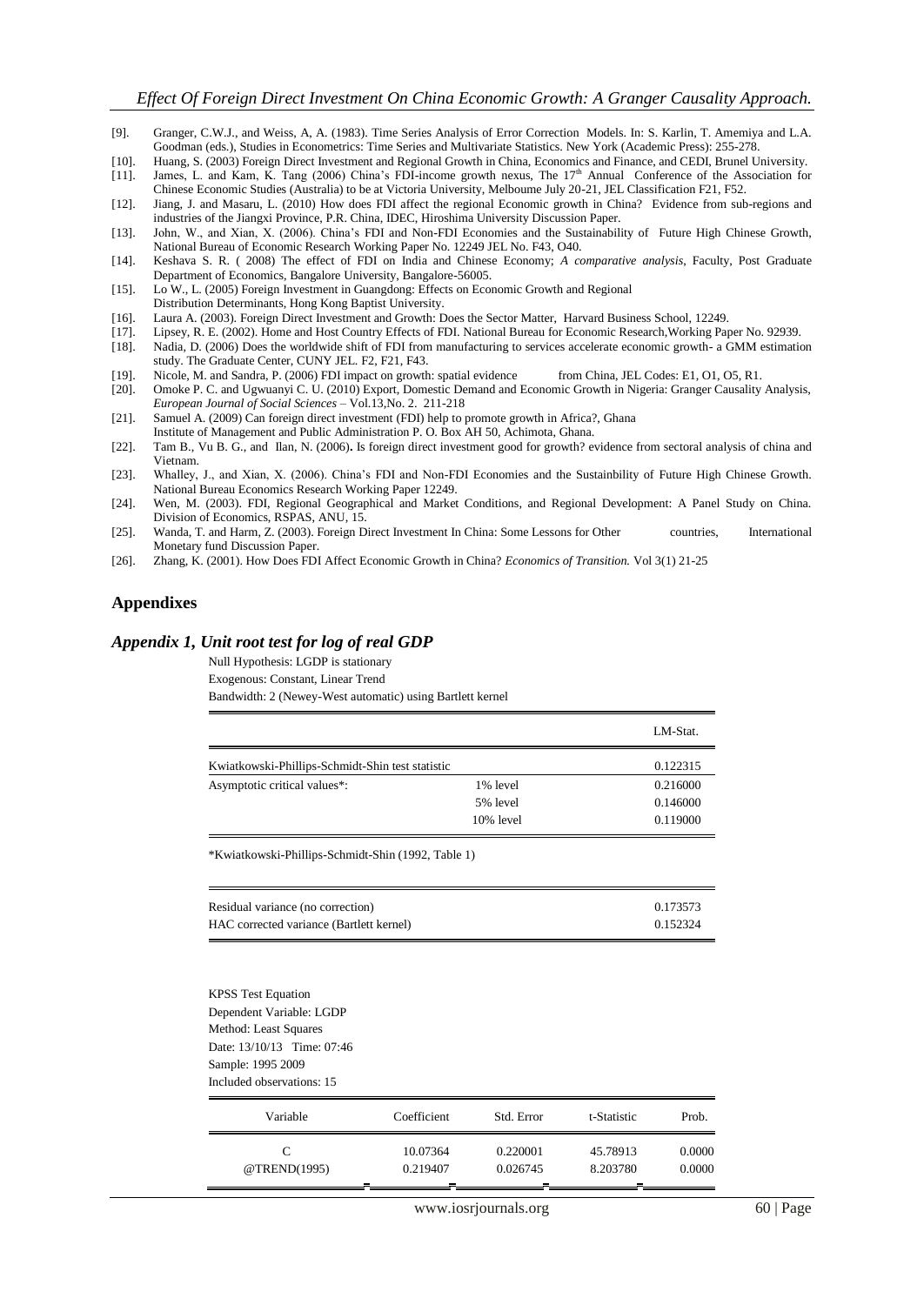| R-squared          | 0.838111  | Mean dependent var    | 11.60949 |
|--------------------|-----------|-----------------------|----------|
| Adjusted R-squared | 0.825658  | S.D. dependent var    | 1.071802 |
| S.E. of regression | 0.447523  | Akaike info criterion | 1.353389 |
| Sum squared resid  | 2.603602  | Schwarz criterion     | 1.447796 |
| Log likelihood     | -8.150419 | Hannan-Ouinn criter.  | 1.352384 |
| F-statistic        | 67.30201  | Durbin-Watson stat    | 1.387744 |
| Prob(F-statistic)  | 0.000002  |                       |          |
|                    |           |                       |          |

## **Appendix 2, Unit root test for log FDI in Primary Industry**

Null Hypothesis: LPRI is stationary Exogenous: Constant, Linear Trend Bandwidth: 0 (Newey-West automatic) using Bartlett kernel

|                                                  |              | LM-Stat. |
|--------------------------------------------------|--------------|----------|
| Kwiatkowski-Phillips-Schmidt-Shin test statistic |              | 0.152967 |
| Asymptotic critical values*:                     | 1% level     | 0.216000 |
|                                                  | 5% level     | 0.146000 |
|                                                  | $10\%$ level | 0.119000 |

\*Kwiatkowski-Phillips-Schmidt-Shin (1992, Table 1)

| Residual variance (no correction)        | 0.088174 |
|------------------------------------------|----------|
| HAC corrected variance (Bartlett kernel) | 0.088174 |

KPSS Test Equation Dependent Variable: LPRI Method: Least Squares Date: 13/10/13 Time: 08:02 Sample: 1995 2009 Included observations: 15

| Variable           | Coefficient          | Std. Error            | t-Statistic          | Prob.            |
|--------------------|----------------------|-----------------------|----------------------|------------------|
| C<br>@TREND(1995)  | 11.44083<br>0.000592 | 0.156803<br>0.019062  | 72.96329<br>0.031034 | 0.0000<br>0.9757 |
| R-squared          | 0.000074             | Mean dependent var    |                      | 11.44497         |
| Adjusted R-squared | $-0.076843$          | S.D. dependent var    |                      | 0.307375         |
| S.E. of regression | 0.318966             | Akaike info criterion |                      | 0.676102         |
| Sum squared resid  | 1.322613             | Schwarz criterion     |                      | 0.770509         |
| Log likelihood     | $-3.070769$          | Hannan-Ouinn criter.  |                      | 0.675097         |
| F-statistic        | 0.000963             | Durbin-Watson stat    |                      | 0.758020         |
| Prob(F-statistic)  | 0.975714             |                       |                      |                  |

## **Appendix 3, Unit root test for log FDI in Secondary Industry**

Null Hypothesis: LSEC is stationary Exogenous: Constant, Linear Trend Bandwidth: 2 (Newey-West automatic) using Bartlett kernel

|                                                  |          | LM-Stat. |
|--------------------------------------------------|----------|----------|
| Kwiatkowski-Phillips-Schmidt-Shin test statistic |          | 0.124840 |
| Asymptotic critical values*:                     | 1% level | 0.216000 |
|                                                  | 5% level | 0.146000 |
|                                                  |          |          |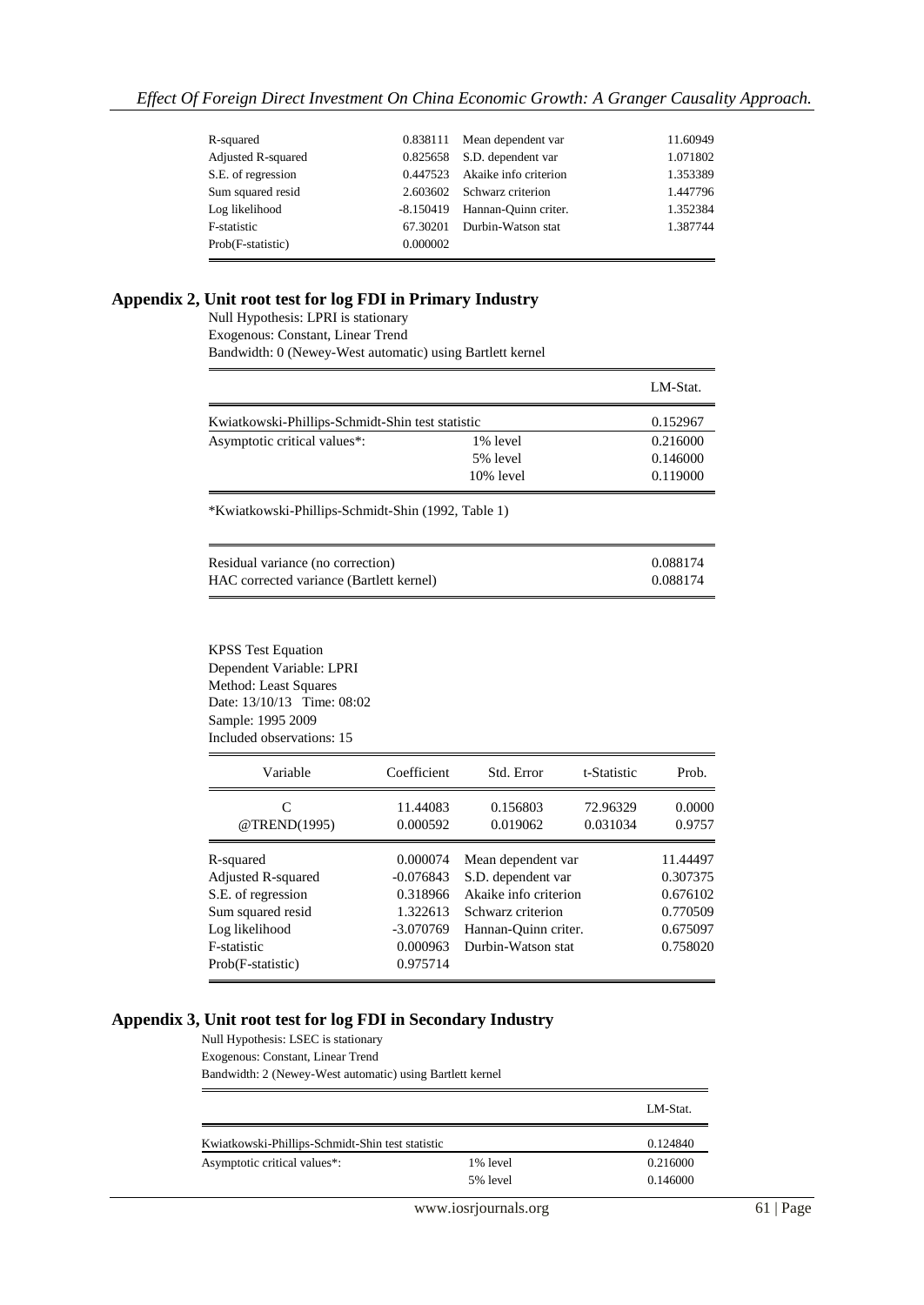|                                                                                                                                                                |                                                                                     | 10% level                                                                                                                            |                      | 0.119000                                                             |
|----------------------------------------------------------------------------------------------------------------------------------------------------------------|-------------------------------------------------------------------------------------|--------------------------------------------------------------------------------------------------------------------------------------|----------------------|----------------------------------------------------------------------|
| *Kwiatkowski-Phillips-Schmidt-Shin (1992, Table 1)                                                                                                             |                                                                                     |                                                                                                                                      |                      |                                                                      |
| Residual variance (no correction)<br>HAC corrected variance (Bartlett kernel)                                                                                  |                                                                                     |                                                                                                                                      |                      | 0.050883<br>0.094105                                                 |
| <b>KPSS Test Equation</b><br>Dependent Variable: LSEC<br>Method: Least Squares<br>Date: 13/10/13 Time: 08:04<br>Sample: 1995 2009<br>Included observations: 15 |                                                                                     |                                                                                                                                      |                      |                                                                      |
| Variable                                                                                                                                                       | Coefficient                                                                         | Std. Error                                                                                                                           | t-Statistic          | Prob.                                                                |
| $\mathcal{C}$<br>@TREND(1995)                                                                                                                                  | 15.18494<br>0.009073                                                                | 0.119116<br>0.014480                                                                                                                 | 127.4805<br>0.626566 | 0.0000<br>0.5418                                                     |
| R-squared<br>Adjusted R-squared<br>S.E. of regression<br>Sum squared resid<br>Log likelihood<br>F-statistic<br>Prob(F-statistic)                               | 0.029314<br>$-0.045355$<br>0.242304<br>0.763248<br>1.052592<br>0.392585<br>0.541791 | Mean dependent var<br>S.D. dependent var<br>Akaike info criterion<br>Schwarz criterion<br>Hannan-Quinn criter.<br>Durbin-Watson stat |                      | 15.24845<br>0.236990<br>0.126321<br>0.220728<br>0.125316<br>0.523614 |

## **Appendix 4, Unit root test for log FDI in tertiary Industry**

Null Hypothesis: LTER is stationary

Exogenous: Constant, Linear Trend

Bandwidth: 1 (Newey-West automatic) using Bartlett kernel

|                                                  |           | LM-Stat. |
|--------------------------------------------------|-----------|----------|
| Kwiatkowski-Phillips-Schmidt-Shin test statistic |           | 0.144744 |
| Asymptotic critical values*:                     | 1% level  | 0.216000 |
|                                                  | 5% level  | 0.146000 |
|                                                  | 10% level | 0.119000 |
|                                                  |           |          |
| Residual variance (no correction)                |           | 0.303335 |
| HAC corrected variance (Bartlett kernel)         |           | 0.345952 |
|                                                  |           |          |
| <b>KPSS</b> Test Equation                        |           |          |
| Dependent Variable: LTER                         |           |          |
| Method: Least Squares                            |           |          |

Method: Least Squares Date: 13/10/13 Time: 08:06 Sample: 1995 2009 Included observations: 15

| Variable | Coefficient | Std. Error | t-Statistic | Prob.  |
|----------|-------------|------------|-------------|--------|
|          | 13.74015    | 0.290833   | 47.24411    | 0.0000 |